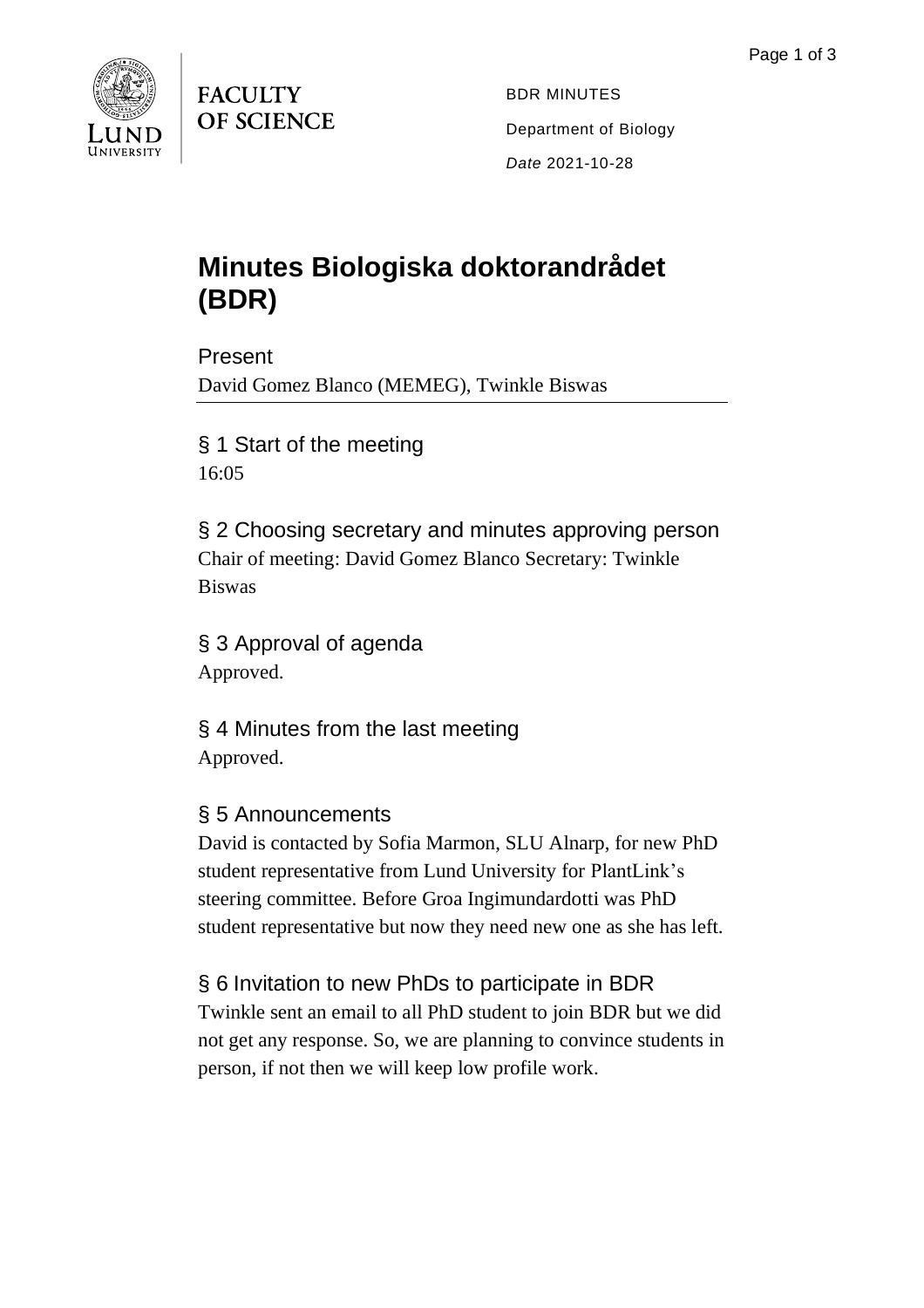### § 7 Contact SACT to help organize the annual BDR guest talk

David contacted SACT for annual BDR guest talk. According to SACT committee information we should already start to plan about the date and potential speakers for organizing seminar in 2022. David found some details about organizing lecture and about potential speaker from drop box. David will contact Nathalie Feiner that we are interested to organize lecture.

#### § 8 Updating the guide for new PhD student

We need to change some things in the PhD student guide, like update links and course registration details. We also need to contact Annika Hecktor for economic part. We decided to leave this work for 2 weeks and then we will have an extra meeting to divide our work to make it more efficient.

#### § 9 Permanent reminders

- a. Late autumn call for nominations of guest lecturer.
- b. Early spring check with current PhD-representatives in the various organs if they want to keep their positions, and if not call for new representatives and nominate these for election through NDR. Elections take place in April/May with a change-over in positions in July.
- c. After NDR elections update lathunden with information for all new PhD students and the information for new foreign PhD students.
- d. January and September after scheduling the coming semester's meetings, invite the prefect and the vice prefect to join one of meetings.
- e. Intro PhD event

#### § 10 Other issues

List of dates for meetings next year will be decided at the next meeting.